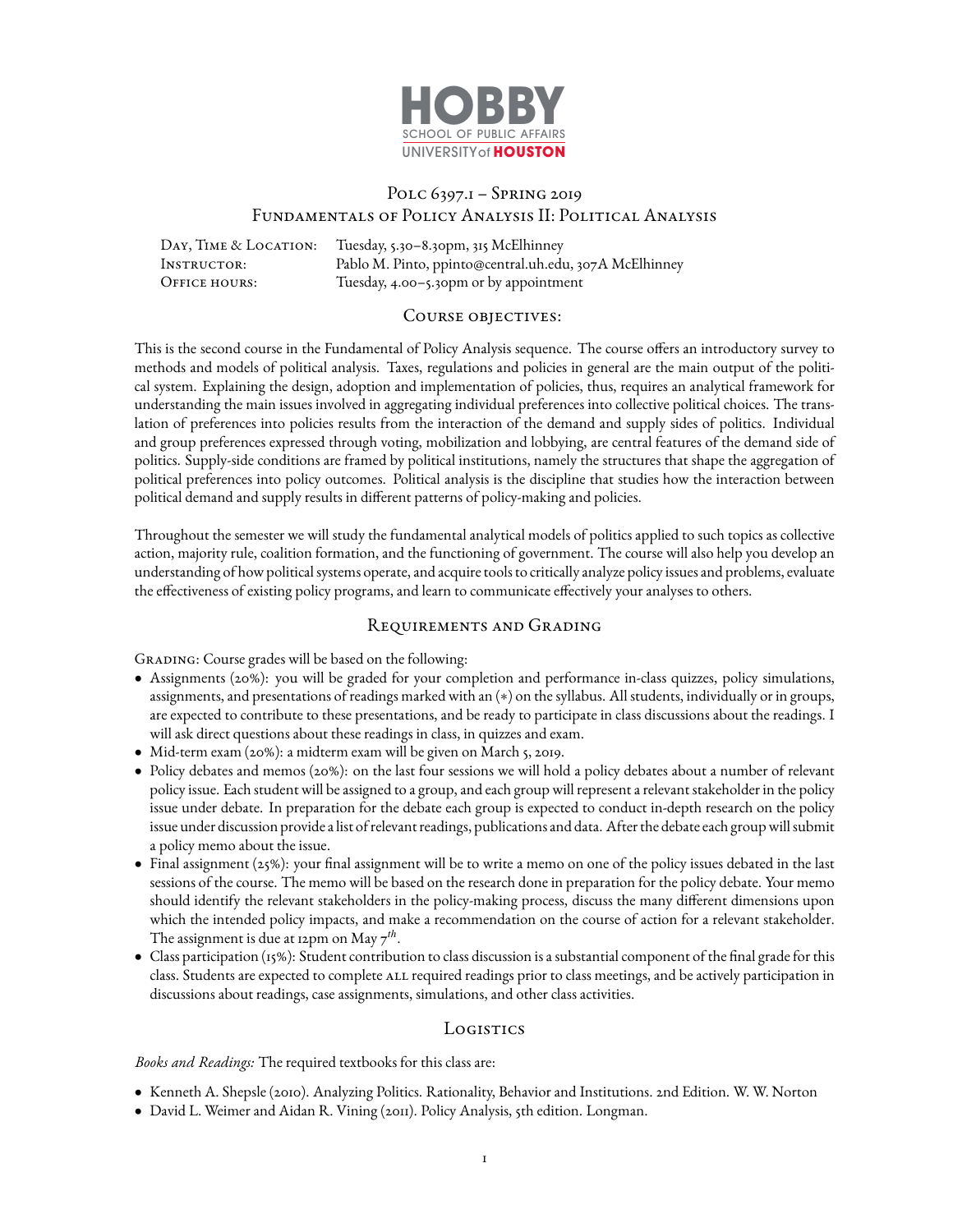Recommended books include the following:

- ∗ Ethan Bueno de Mesquita (2016). Political Economy for Public Policy. Princeton University Press.
- ∗ Charles Wheelan (2011). Introduction to Public Policy. W. W. Norton.
- ∗ Avinash K. Dixit and Barry J. Nalebuff (2008). The Art of Strategy. A Game Theorist's Guide to Success in Business and Life. W. W. Norton.

All readings listed on the syllabus are available in the textbooks or can be obtained through UH Library resources in hard copy or digital form. The main readings for each session are marked with a (•) on the syllabus. You are also expected to cover the readings marked with an (\*), which you will be responsible for presenting during class. Please complete ALL readings (those marked with a • as well as those marked with an ∗), before each meeting. We will also conduct several simulations and work on cases related to the topics covered. There will be a charge (\$30–\$40 per student) to cover the license fee for the cases, which will be collected later in the semester.

*Official Hobby School Attendance Policy:* Hobby School students are expected to arrive on time for all their classes and remain in class until officially concluded. Students who miss more than three classes without a university approved excuse (e.g., military service, religious holidays), written note from a medical provider, or pre-approval from the course instructor will receive an F for the course. Students who are more than 15 minutes late for a class and/or leave class 15 minutes before its conclusion will be counted absent. Any student for whom this attendance policy represents a special hardship should talk to the instructor. Instructors are encouraged to make reasonable accommodations for students with special hardships or needs. However, students must understand that in-person instruction is essential to the education that Hobby School classes provide.

*Use of Cell Phones, Tablets and Laptops:* Since they cause interruptions and distractions, phones should be turned off during class time. Please do not use any Instant Messaging software if you bring your laptop to take notes. In particular, cell phones, portable devices and laptops may not be accessible during exams or quizzes.

*Contact:* Please use email to contact me with any issues. In the subject of your message please use an informative heading including course number (e.g. POLC 6397–Question about Tuesday's case). Please do not contact me through Blackboard; I rarely check those messages.

*Disclaimer and Announcements:* The information contained in this class syllabus is subject to change without notice. You are expected to be aware of any additional course policies presented during the course. You should also check Blackboard periodically for announcements and updates.

*Academic Integrity:* I strictly enforce all of the policies regarding academic integrity such as cheating and plagiarism as determined by University of Houston. A copy of these regulations is available at: [http://catalog.uh.edu/content.php?](http://catalog.uh.edu/content.php?catoid=6&navoid=1025) [catoid=6&navoid=1025;](http://catalog.uh.edu/content.php?catoid=6&navoid=1025) ignorance of these policies is not an excuse for violations. Violations of academic integrity are a very serious matter, and I will pursue the strictest punitive action in the case of a violation. I consider very serious cases of academic dishonesty the following: using and/or submitting as one's own a paper/project that was written by another student in the past; using and/or submitting as one's own a paper/project that was obtained through the Internet, or some other source; having someone else write (even partially) or help with the writing of any of the required papers; having someone else do any of the work required for an exam; engaging in plagiarism: using any statements (either in a verbatim or paraphrased form) found in other people's work as one's own, and without proper citations; cheating on an exam.

*Accommodations for students with disabilities:* The University of Houston is committed to providing reasonable accommodations for eligible students with disabilities, including students who have learning disabilities, health impairments, psychiatric disabilities, and/or other disabilities. If you believe you have a disability that requires accommodation, please contact the Center for Students with Disabilities (CSD) at 713–743–5400 or 713–749–1527 (TTY).

*University Sexual Misconduct Policy:* The University of Houston is committed to fostering a safe, productive learning environment. Title IX and University policy prohibit discrimination on the basis of sex, which includes sexual misconduct or sexual exploitation. If you are a victim of sexual misconduct, sexual exploitation, or discrimination based on sex, you are encouraged to seek help from a trained professional or law enforcement. At the University of Houston the following personnel are available to assist you: Title IX Coordinator and his assistant coordinators [713–743–8835,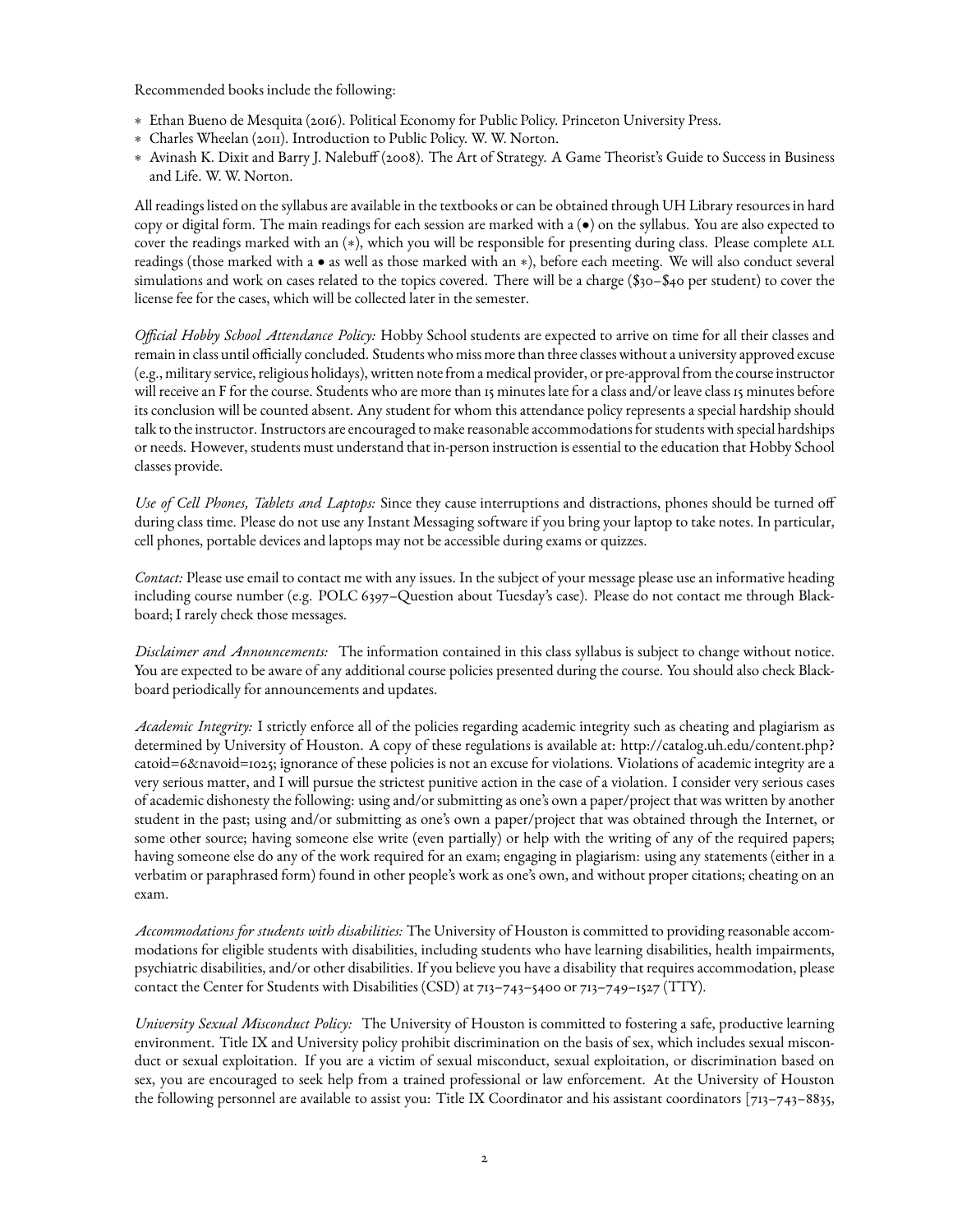rabaker4@uh.edu]; Campus law enforcement and/or security; Campus–based counseling staff; Campus–based student health center staff; Human Resources staff; Dean of Students Office staff; Student Housing and Residence Life professional staff.

# Class Schedule and Reading List

## PART I – ECONOMIC THEORY OF POLITICS

Week 1: January 15 - INTRODUCTION: ACTORS, INTERESTS, AND INSTITUTIONS

• Shepsle 2010, Chapter 1

Week 2: January 22 - MARKETS AND GOVERNMENTS

- Weimer and Vining 2011, chapters 5-7.
- ∗ Wheelan 2011. Chapter 2, pp. 39–64; Chapter 3, pp. 80–98.

Student–led discussion:

 Stephen Levitt and Stephen Dubner. 2005. "Chapter 4: Where Have all the Criminals Gone?" In Levitt and Dubner, *Freakonomics*. Harper Collins.

## PART II – RATIONALITY AND COLLECTIVE DECISION–MAKING

Week 3, January 29 - INTRODUCTION TO SOCIAL CHOICE

• Shepsle 2010, Chapters 2–4

Week 4, February 5 -COOPERATION, COLLECTIVE ACTION AND PUBLIC GOODS

- Shepsle 2010, Chapter 8–10
- Student–led discussion:
- $\Box$  Ronald Coase. 1960. "The Problem of Social Cost." Journal of Law and Economics 3(1): 1–44.
- Mancur Olson. 1971. The Logic of Collective Action. Public Goods and the Theory of Groups. Harvard Univ. Press.  $[pp. I-22, 33-65]$
- Elinor Ostrom et al. 1999. "Revisiting the Commons: Local Lessons, Global Challenges." Science 284: 278–282.

Week 5, February 12 – ELECTORAL INSTITUTIONS, VOTING AND REPRESENTATION

- Shepsle 2010, Chapters 5-7
- Student–led discussion readings:
- Larry Bartels. 2005. "Homer gets a tax cut: Inequality and public policy in the American mind." Perspectives on Politics  $3(1):15-31$ .
- Arthur Lupia, et al. 2006. "Were Bush Tax Cut Supporters 'Simply Ignorant'? A Second Look at Conservatives and Liberals in 'Homer Gets a Tax Cut' " Perspectives on Politics.
- Yotam Margalit. 2011. Costly Jobs: Trade-related Layoffs, Government Compensation, and Voting in U.S. Elections. American Political Science Review 105(1): 166-188.

Week 6, February 19 - EXECUTIVES AND LEGISLATURES

- Shepsle 2010, Chapter 11, 12 and 14
- Student–led discussion:
- Roderick Kiewiet and Mathew McCubbins. 1991. The Logic of Delegation. University of Chicago Press. Chapter 2.
- Michael A. Bailey, Judith Goldstein, and Barry R. Weingast. 1997."The Institutional Roots of American Trade Policy: Politics, Coalitions, and International Trade." World Politics 49(3): 309–38.
- Susanne Lohmann and Sharyn O'Halloran. 1994. "Divided Government and U.S. Trade Policy." International Organization  $48(4)$ : 595–632.
- Elizabeth R. Gerber and Daniel J. Hopkins. 2011. "When Mayors Matter: Estimating the Impact of Mayoral Partisanship on City Policy." American Journal of Political Science 55(2): 326–339.

Week 7, February 26 - IMPLEMENTING POLICIES: DELEGATION AND AGENCY

- Shepsle 2010, Chapter 13
- Student–led discussion: